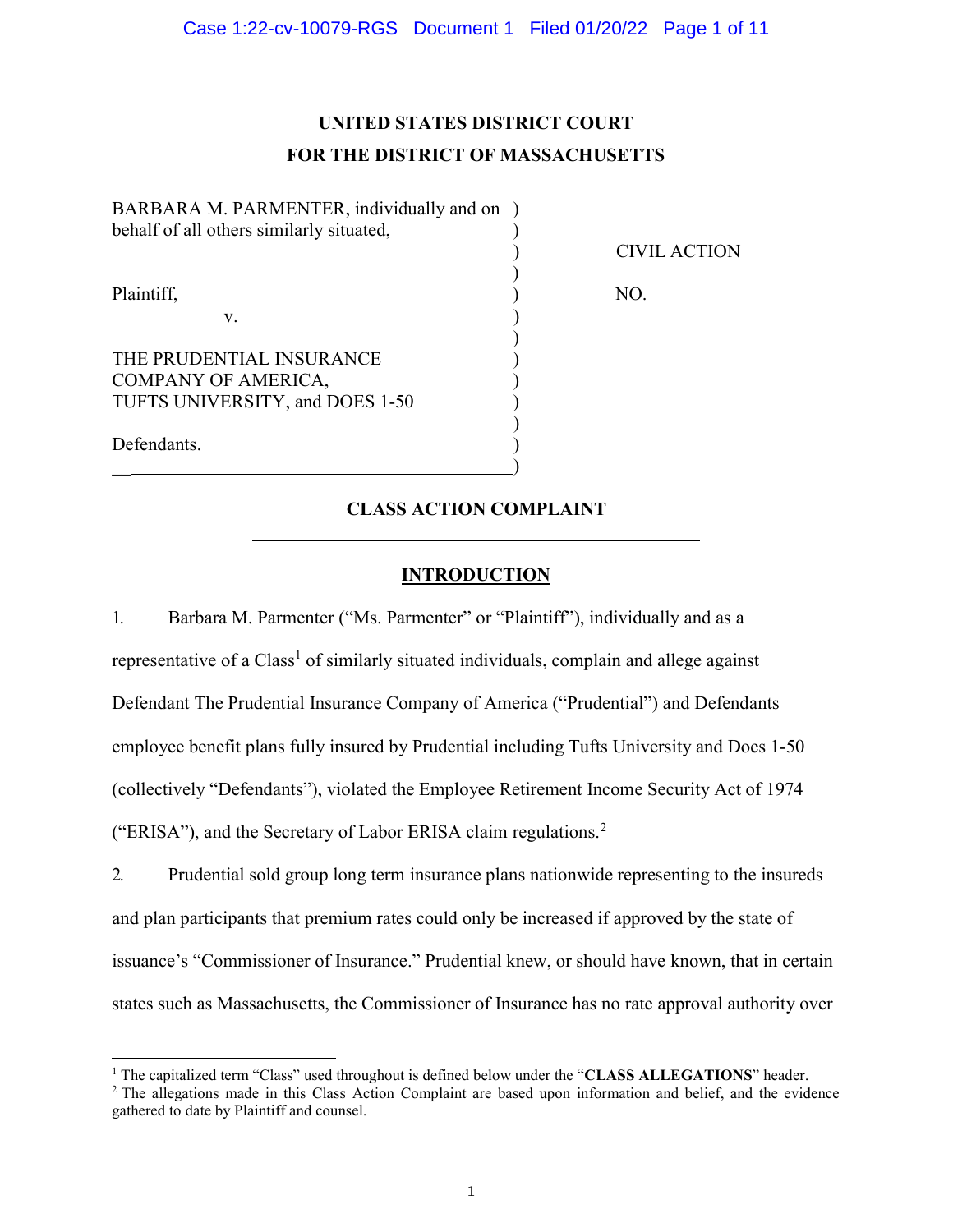## Case 1:22-cv-10079-RGS Document 1 Filed 01/20/22 Page 2 of 11

group long term care insurance rates. Thus making it impossible, in these unregulated states, to receive approval authority over group premium rate increases.

3. Despite promising insureds and plan participants that Prudential would increase premiums only if approved by a state insurance regulator, Prudential increased rates for both plan participants and insureds without first securing governmental approval for the rate increases in unregulated states, like Massachusetts. A blatant violation of the policy terms.

4. Plaintiff, and the Class, have been injured by Defendants' conduct in at least three ways. Plaintiff and the Class have: (1) paid premium increases that have not been approved by government regulators; and/or  $(2)$  have allowed their policies to lapse for failing to pay premiums after charged with increases that were never approved by government regulators; and/or (3) exercised a non-forfeiture provision to avoid a policy in consideration of substantially limiting the value of benefits under the policy.

5. If Defendants had acted lawfully under ERISA and in accordance with the terms of the insurance contracts, Plaintiff and the Class members' rates would not have experienced increased premiums or other losses.

## **PARTIES**

6. Plaintiff Barbara M. Parmenter is an individual residing in Boston, Suffolk County, Massachusetts. Ms. Parmenter is a citizen of Massachusetts. Ms. Parmenter is an ERISA plan participant under a Prudential insured benefit group long-term care insurance plan sponsored by Tufts University. Ms. Parmenter's Prudential policy is attached as Exhibit A.

7. Defendant Tufts University was Ms. Parmenter's employer at the time she enrolled in the group long-term care insurance plan. Tufts University is the "Plan Sponsor" and "Plan Administrator" as represented in the insurance policy. Tufts University is domiciled in Medford,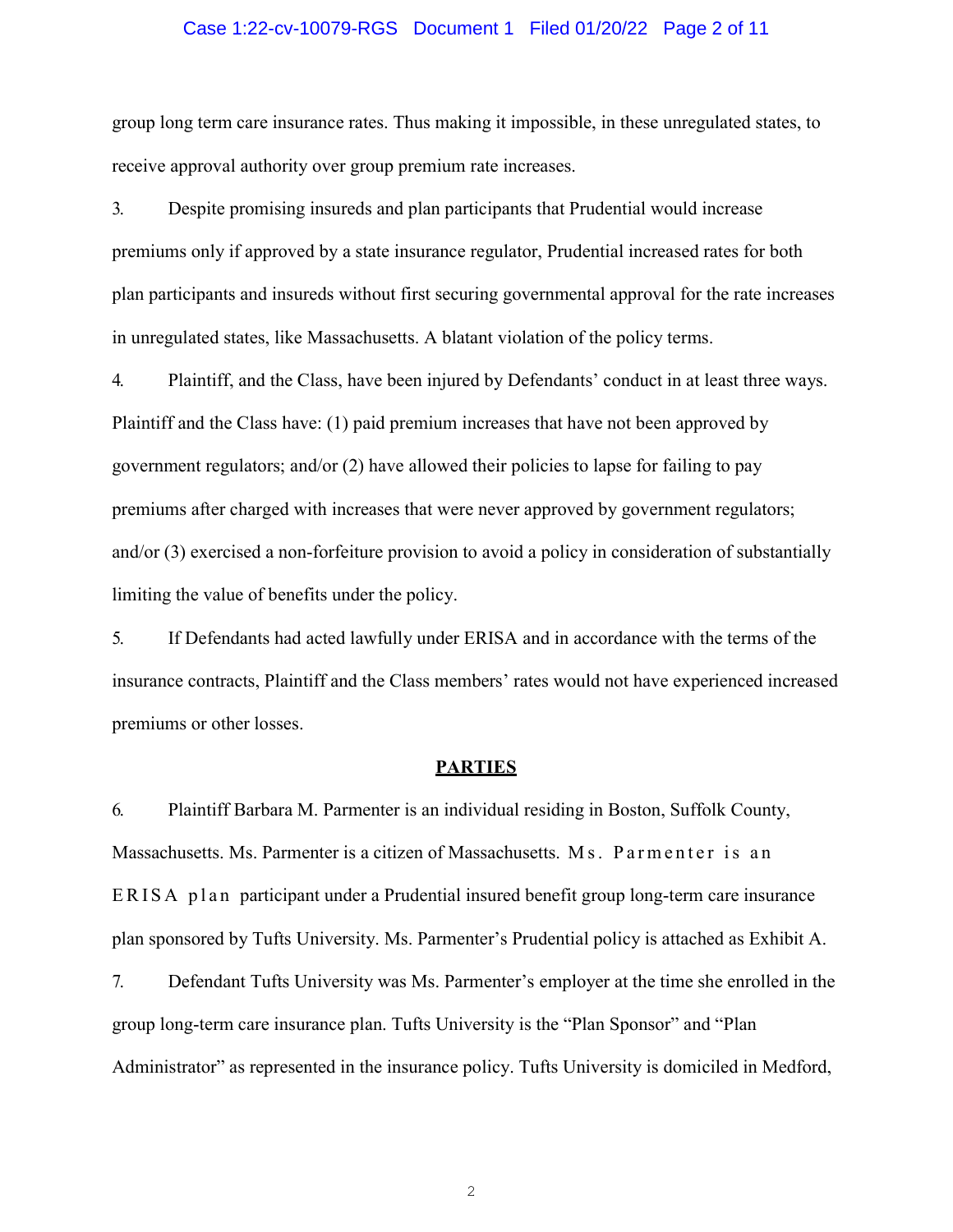## Case 1:22-cv-10079-RGS Document 1 Filed 01/20/22 Page 3 of 11

Middlesex County, Massachusetts and is a citizen of Massachusetts.

8. Defendants Does 1-50 represent the other yet to be identified Plan Sponsors who contracted with Prudential to provide group long-term care insurance to their employees, insureds and other plan participants, and whose home state insurance commissioners had no group rate approval authority at the time that Prudential increased rates on Class members. Does 1-50 can be identified after a review of Prudential's records, specifically policy forms, dates and locations of sales, and history of rate increases.

9. The Prudential Insurance Company of America is the insurer of the group long term care insurance policy purchased by Ms. Parmenter and the Class. Prudential is domiciled in New Jersey and is a citizen of New Jersey. Prudential is authorized to engage in the business of insurance in the Commonwealth of Massachusetts.

## JURISDICTION AND VENUE

10. Tufts University offered to its employees a long-term care insurance plan ("Plan") insured by Prudential governed under ERISA, 29 U.S.C. § 1001, et. seq.

11. This Court has jurisdiction over this matter under 29 U.S.C. §1132(e)(1) and 28 U.S.C.§ 1331.

12. Venue is proper under 29 U.S.C. §1132(e)(2) and 28 U.S.C. §1391(b) and (c), because Tufts University is a citizen of Massachusetts, Plaintiff is a citizen of Massachusetts, and Prudential is conducting significant business in the Commonwealth of Massachusetts

## FACTS COMMON TO ALL CAUSES OF ACTION

13. Plaintiff is a participant in the Plan offered to employees of Tufts University, fully insured by Prudential.

14. Long-term care insurance typically covers the costs associated with care needs related assistance with the activities of daily living – long term costs generally not covered by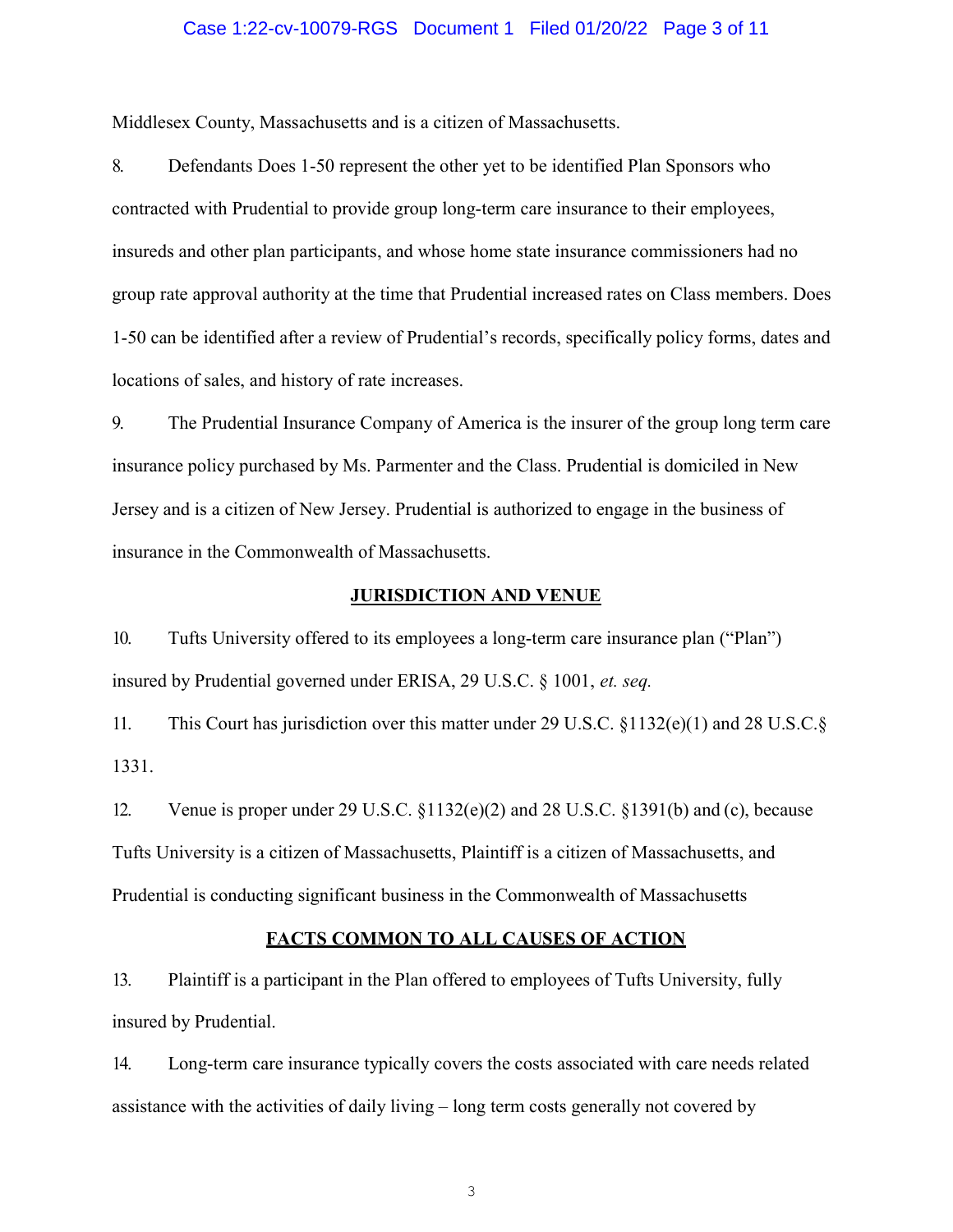## Case 1:22-cv-10079-RGS Document 1 Filed 01/20/22 Page 4 of 11

Medicare/health insurance. When an insurance company markets and sells coverage for longterm care, it must honor promises made in the policy documents about future premium increases and not misrepresent how premiums will be increased.

15. Long-term care coverage buyers are buying long-term financial security, and they count on the insurer to describe accurately the process and the commitments it makes and to honor its promises made in touting the policy and in the contract language.

16. Prudential issued group long term care insurance policies nationwide to group policyholders, under various ERISA governed employee benefit plans and promised that it could only increase premium rates in the future "subject to the approval of the [state of issuance] Commissioner of Insurance." Exhibit A at 2.

17. In several states where Prudential issued group long term care coverage, including the Commonwealth of Massachusetts, the commissioner of insurance has no rate approval authority over group long-term care insurance.

18. Prudential, rather than honor its commitment to not raise rates unless it received approval from the insurance commissioner first, raised rates in unregulated states regardless of the ERISA plan terms, including the Plan providing benefits to the Plaintiff. .

19. Prudential freely admits that it also incorrectly marketed the impacted polices as needing rate approval from regulators, noting "The general guidance provided during a Long Term Care enrollment presentation may reference the typical role a state plays in the regulation of the product and rate. At the time of the Tufts University enrollment, Prudential did not have significant experience with group rate changes." And "the general guidance provided during the Long Term Care enrollment presentation noted a state's role in the regulation of the product and rate. We apologize that this guidance was not tailored for this specific presentation of Group Long Term Care coverage to be issued in Massachusetts."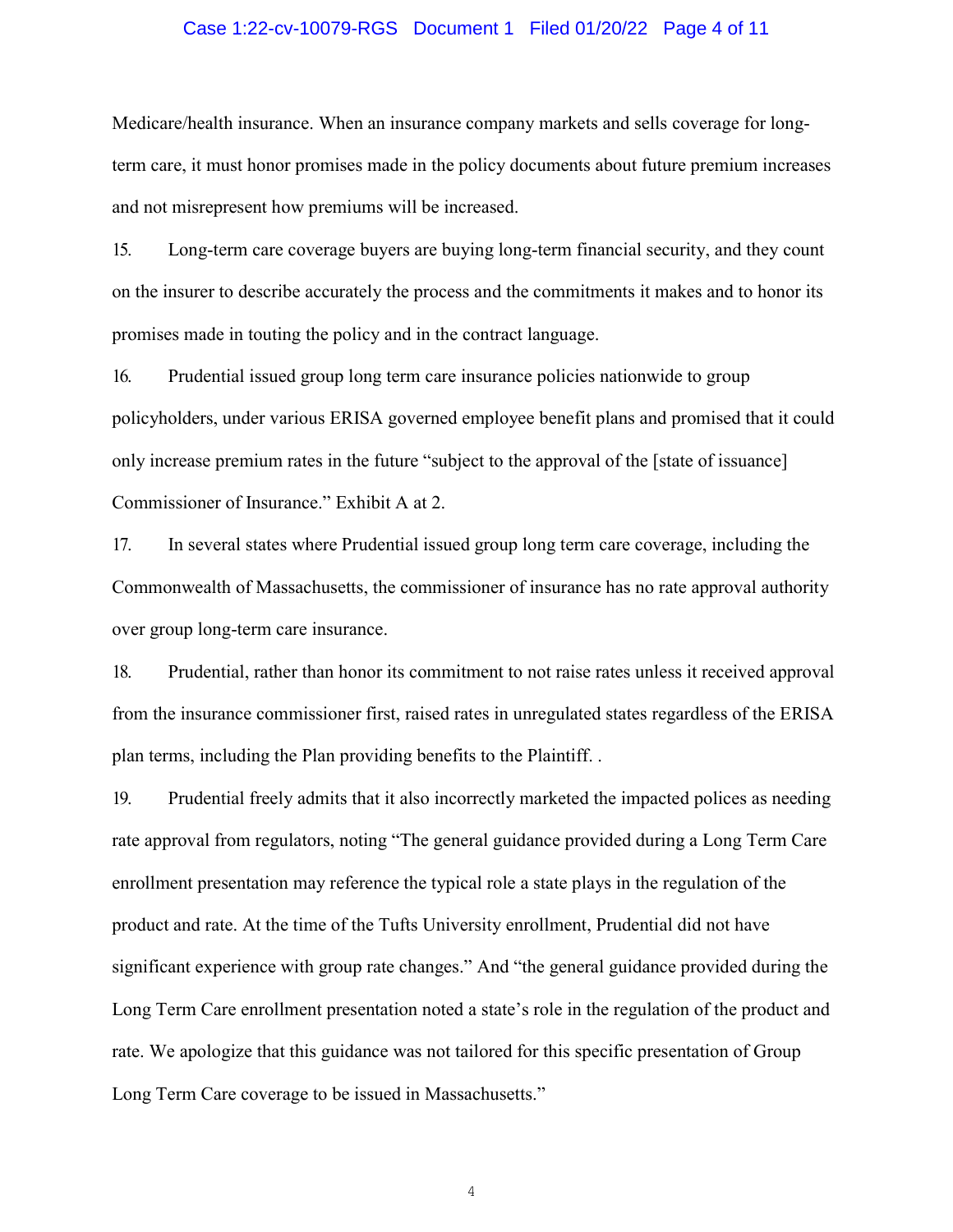## Case 1:22-cv-10079-RGS Document 1 Filed 01/20/22 Page 5 of 11

20. On January 21, 2019, Prudential mailed a letter to Plaintiff notifying her that the group long term care coverage she owned would be subject to a 40% rate increase effective May 1, 2019.

21. The Massachusetts Insurance Commissioner did not approve of this rate increase.

22. This 2019 rate increase, and all similar unapproved rate increases nationwide, violate the ERISA welfare-plan terms when the plans state that premiums would only increase after approved by a state insurance commissioner in the state of issuance.

23. In 2020, in response to a second unapproved rate increase, Ms. Parmenter exercised the non-forfeiture feature of her policy in order avoid paying future premiums in exchange for a greatly reduced maximum benefit under her policy. She only exercised this option because of the continued illegal rate increases Prudential demanded from her to keep the policy in force.

24. Plaintiff and the Class are entitled to various forms of relief due to the fiduciary breach committed by Prudential.

## CLASS ALLEGATIONS

25. Plaintiffs seek certification of the following class under F.R.C.P 23(b)(1), (b)(2) and (b) (3):

"Class": All former or current Prudential group long term care insurance certificate holders who (1) were issued coverage under a group long term care policy which indicates premium rate increases will only occur subject to the approval of their home state insurance regulator and (2) who were issued their certificate of coverage in a state where group long term care insurance rates were unregulated at the time of a premium rate increase instituted by Prudential.

26. The requirements for certification of a class under F.R.C.P  $23(b)(1)$ ,  $(b)(2)$  and  $(b)(3)$ have been met.

27. Rule  $23(a)(1)$  requires that a class be so numerous that joinder of all members is impracticable. Here, there are at least hundreds (and likely far more) of impacted Class members.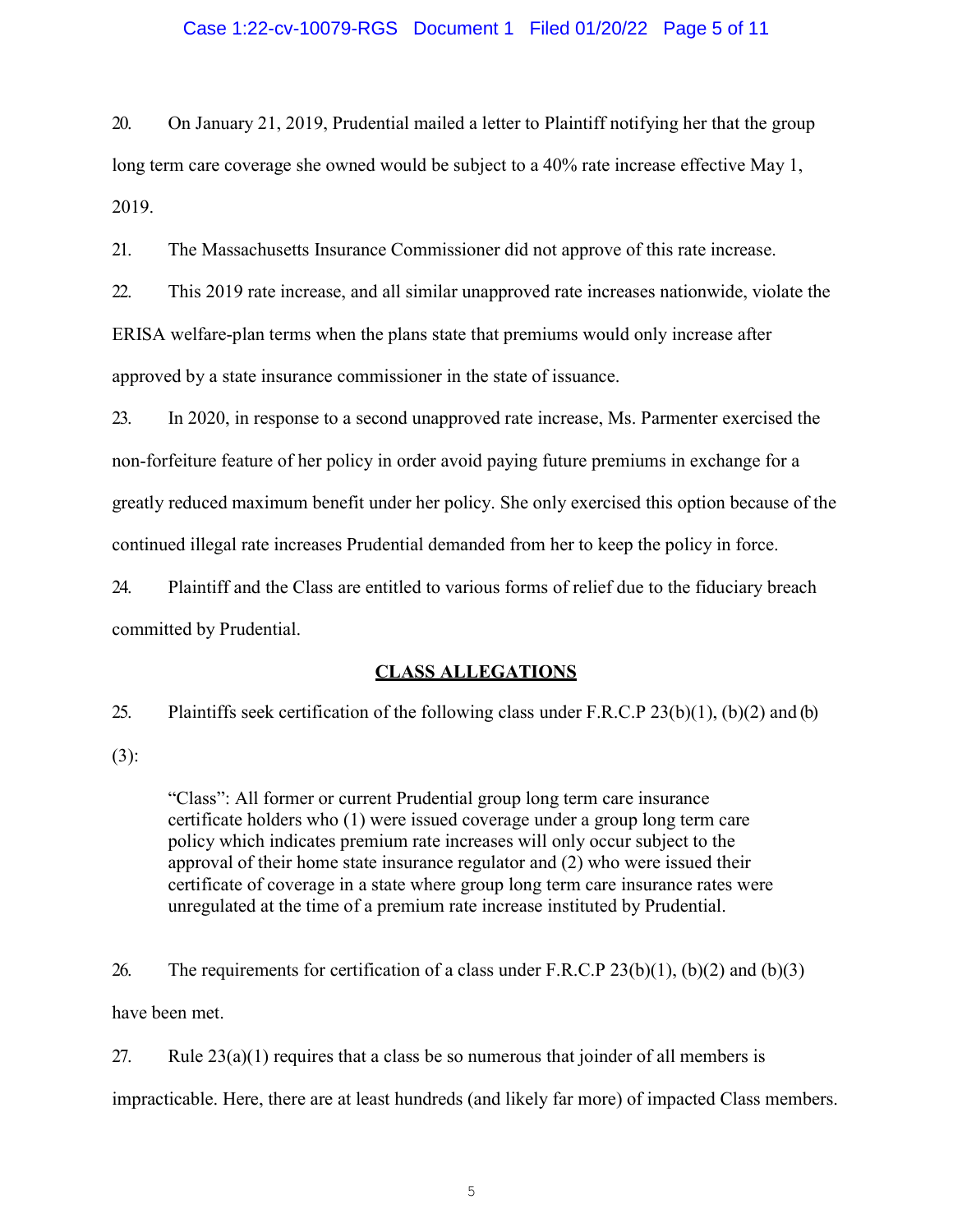## Case 1:22-cv-10079-RGS Document 1 Filed 01/20/22 Page 6 of 11

28. Rule  $23(a)(2)$  requires that there be questions of law or fact that are common to the Class. Here the questions include, but are not limited to: Did Defendants violate the terms of the insurance policies when they increased premium rates without first receiving approval from the applicable insurance regulator?

29. Typicality requires that "the claims or defenses of the representative parties are typical of the claims or defenses of the class." Fed. R. Civ. P. 23(a)(3). Like Plaintiff, the Class members have all suffered "the same or similar injury": they all had their premium rates increased even though the rates increases were not approved by the applicable regulator. This common injury springs from the same "uniform course of conduct," namely: Prudential is increasing premium rates even in states where group rates are unregulated and no regulatory approval has been received.

30. Rule 23(a) requires that Plaintiffs demonstrate that they will fairly and adequately protect the interests of the Class. Plaintiffs' interests are co-extensive and do not conflict with the proposed Class members' interests and are typical of the claims of the other Class members. Plaintiffs have an interest in vigorously prosecuting this case on behalf of the proposed Class because they seek to prevent Defendants' practice of increasing premiums when they have received no rate approval authority to do so. This explicitly advances the interests of the Class in lockstep. Likewise, Class counsel selected by Plaintiff will vigorously prosecute this action on behalf of the Class. Class counsel has significant experience in ERISA governed insurance litigation and insurance focused consumer class litigation.

31. A class action is maintainable under Rule 23(b)(1)(A) if "prosecution of separate actions … would create a risk of inconsistent or varying adjudications with respect to individual members of the class which would establish incompatible standards of conduct for the party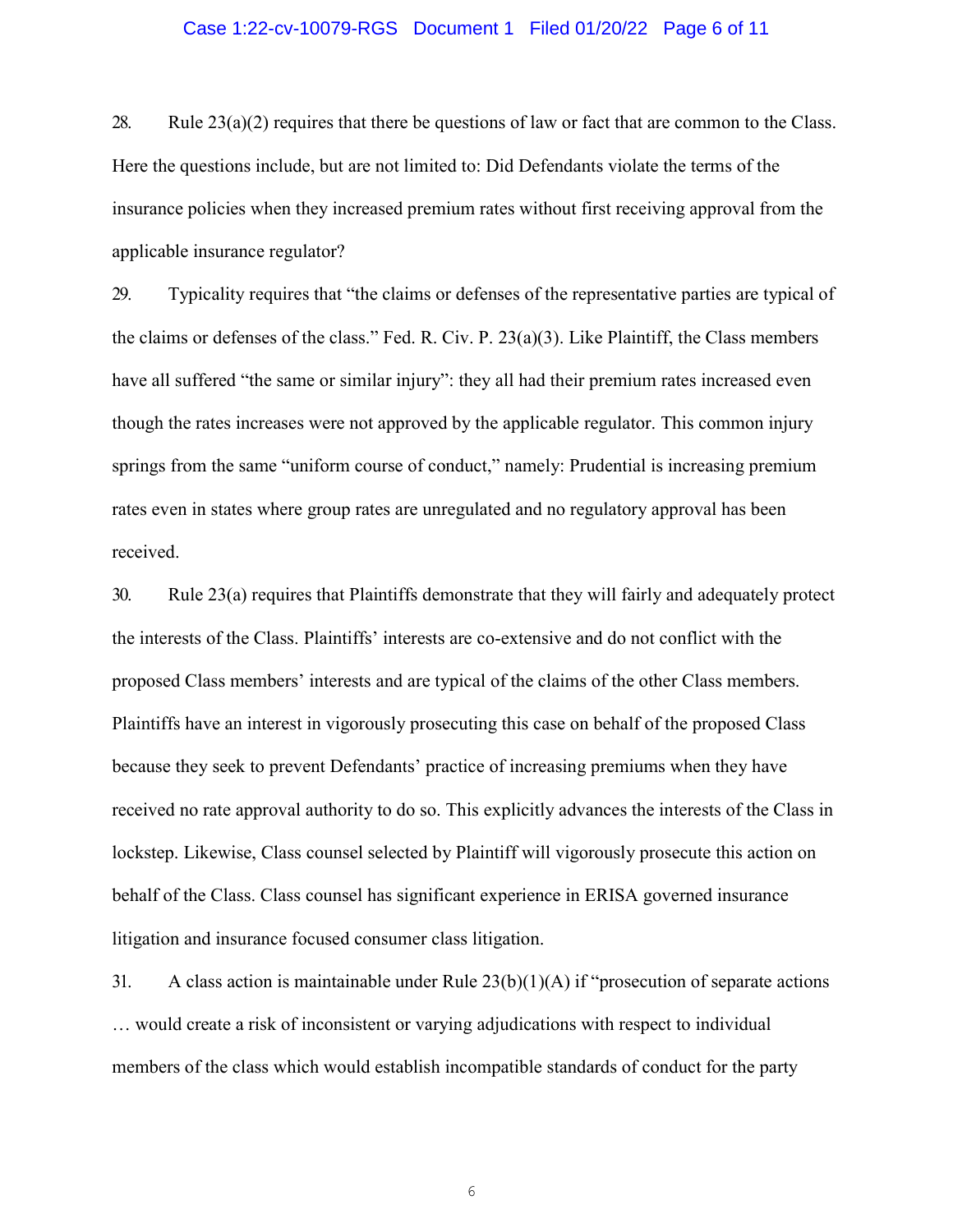#### Case 1:22-cv-10079-RGS Document 1 Filed 01/20/22 Page 7 of 11

opposing the class." Fed.R.Civ.P. 23(b)(1)(A). That is precisely the situation here. If the Class members were to file separate lawsuits all over the country seeking damages and injunctive relief, some courts may tell Defendants it violated ERISA and the policy terms and order an injunction/damages, whereas other courts could potentially find Defendants' conduct permissible. Pursuit of similar claims for systemic reform through multiple individual suits would not only be inefficient, it would create a risk that different courts might order divergent or even conflicting relief.

32. Certification is also proper pursuant to Rule  $23(b)(1)(B)$ , which requires a showing that "adjudications with respect to individual class members … would be dispositive of the interests of the other members not parties to the individual adjudications or would substantially impair or impede their ability to protect their interests." Fed.R.Civ.P. 23(b)(1)(B). ERISA requires that, where appropriate, plan provisions must be "applied consistently with respect to similarly situated claimants." 29 C.F.R. § 2560.503-1(b)(5). If this Court were to find Defendants policies require Prudential to act in a certain fashion, ERISA would require Prudential act in a similar fashion toward all beneficiaries—the quintessential  $(b)(1)(B)$  scenario.

33. A class is proper under Rule 23(b)(2) if the party opposing the class has "acted or refused to act on grounds that apply generally to the class, so that final injunctive relief or corresponding declaratory relief is appropriate respecting the class as a whole…" Fed.R.Civ.P. 23(b)(2). Plaintiffs and the Class members are all seeking declaratory and injunctive relief to remedy the same conduct on the part of Defendants: an order that Prudential stop increasing premium rates where it is given no regulatory approval to do so when their policies explicitly require such approval before premiums can be increased.

34. A class action is appropriate under Rule 23(b)(3) because a class action is superior to any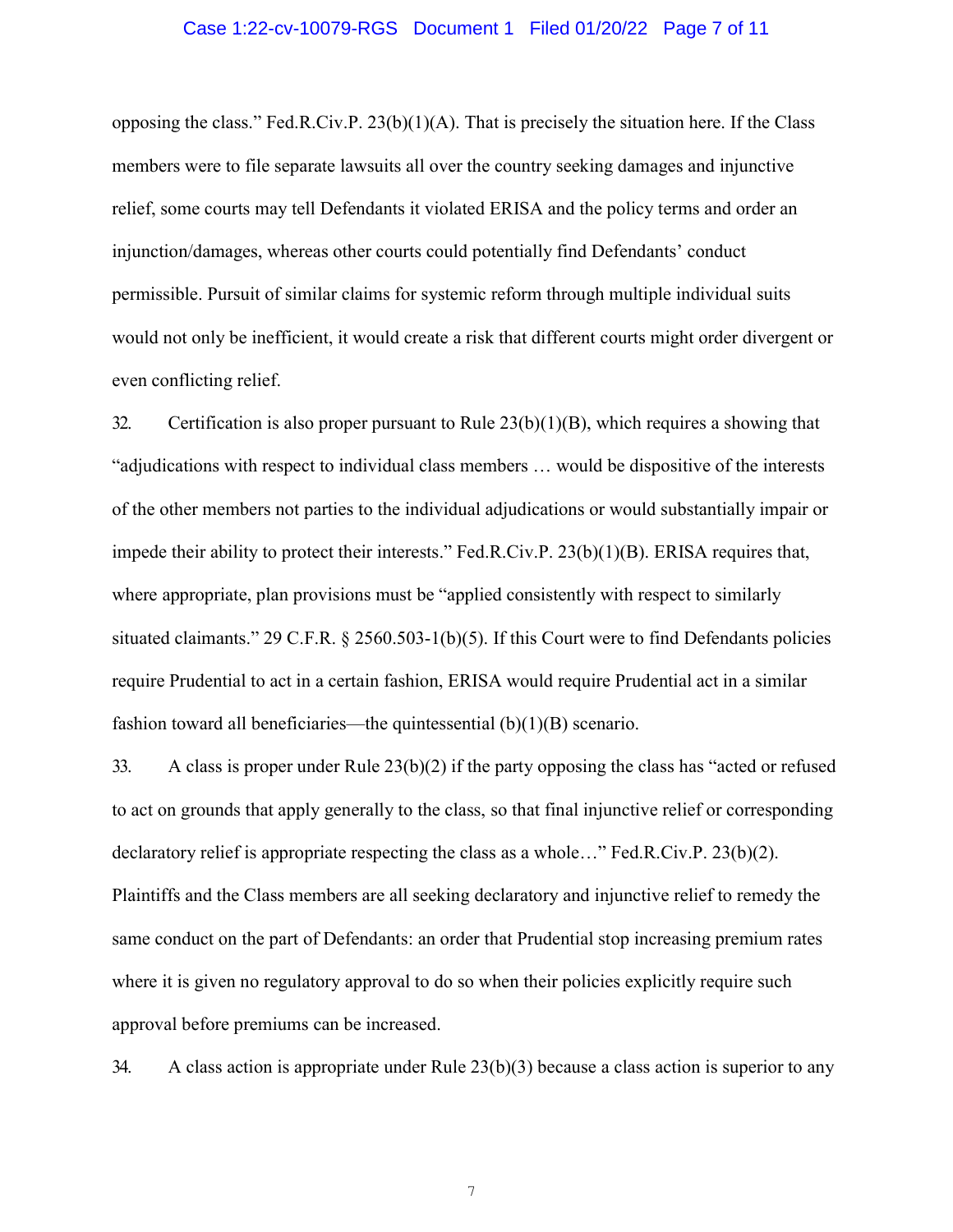## Case 1:22-cv-10079-RGS Document 1 Filed 01/20/22 Page 8 of 11

other available means for fairly and efficiently adjudicating the controversy. In this regard, the Class members' interests in individually controlling the prosecution of separate actions is low given the magnitude, burden, and expense of individual prosecutions against a large corporation such as Prudential. Further, neither Plaintiff nor her counsel are aware of any other on-going class litigation concerning this controversy. It is desirable to concentrate this litigation in this forum to avoid burdening the courts with individual lawsuits. Individualized litigation presents a potential for inconsistent or contradictory judgments, and also increases the delay and expense to all parties and the court system presented by the legal and factual issues of this case. By contrast, the class action procedure here will have no management difficulties.

35. A proposed class is ascertainable if it is well defined and membership turns on objective criteria. Plaintiffs have identified the specific "objective criteria" here as the policy terms common to all Class members regarding regulatory approval of group long term care insurance premium rate increases.

## FIRST CAUSE OF ACTION (Claim for Appropriate Equitable Relief under 29 U.S.C. §1132(a)(3))

36. Plaintiffs restate and reallege all prior paragraphs.

37. Plaintiffs and the Class are entitled to declaratory judgment and an injunction.

38. ERISA § 502(a)(3), 29 U.S.C. § 1132(a)(3), authorizes a participant or beneficiary to bring a civil action to: "(A) enjoin any act or practice which violates any provision of this title or the terms of the plan, or (B) to obtain other appropriate equitable relief (i) to redress such violations or (ii) to enforce any provisions of this title or the terms of the plan."

39. Due to the fiduciary breaches perpetrated by Defendants, namely increasing group insurance premiums in violation of the plan terms, Plaintiff and the Class are entitled to other equitable under ERISA § 502(a)(3), 29 U.S.C. § 1132(a)(3).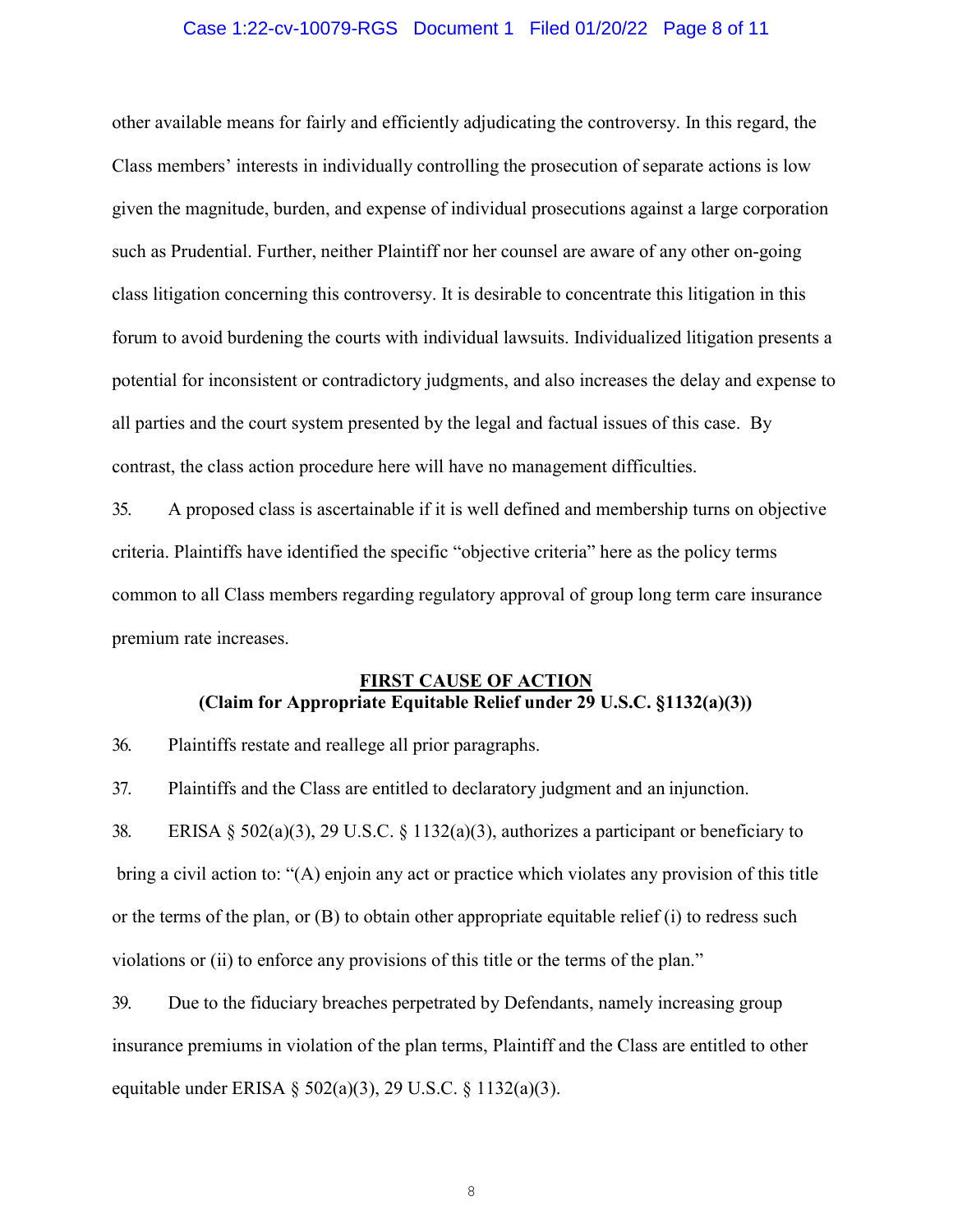### Case 1:22-cv-10079-RGS Document 1 Filed 01/20/22 Page 9 of 11

40. Plaintiff and the Class members seek this Court's order that they are entitled to appropriate equitable relief under 29 U.S.C. §1132(a)(3), including injunctive relief prohibiting past and future violations of ERISA relating to ERISA instruments; reformation of ERISA instruments drafted by Prudential to the degree plan/policy language violates ERISA; and all other make-whole equitable relief.

## REQUESTED RELIEF

WHEREFORE, Plaintiff, on behalf of herself and the putative Class, pray for judgment against Defendants as follows:

1. For an Order certifying the proposed Class under F.R.C P. 23(b)(1), (b)(2), and (b)(3);

2. For the relief outlined in the First Cause of Action outlined above;

3. Enjoin the Defendants and each of them from further violations of their fiduciary responsibilities, obligations and duties;

4. Order that the Defendants provide other appropriate equitable relief to the Class, including but not limited to, reformation of the plan, an accounting for profits, imposing other traditional equitable remedies to avoid injustice and to make the plaintiffs whole;

5. Order Defendants to undergo training and monitoring under a special master appointed by the Court to avoid further ERISA violations;

6. An award of all available damages;

7. An award of costs and attorneys' fees available under law or statute including 29 U.S.C.  $§1132(g);$  and

8. For such further relief as the Court deems equitable in the case.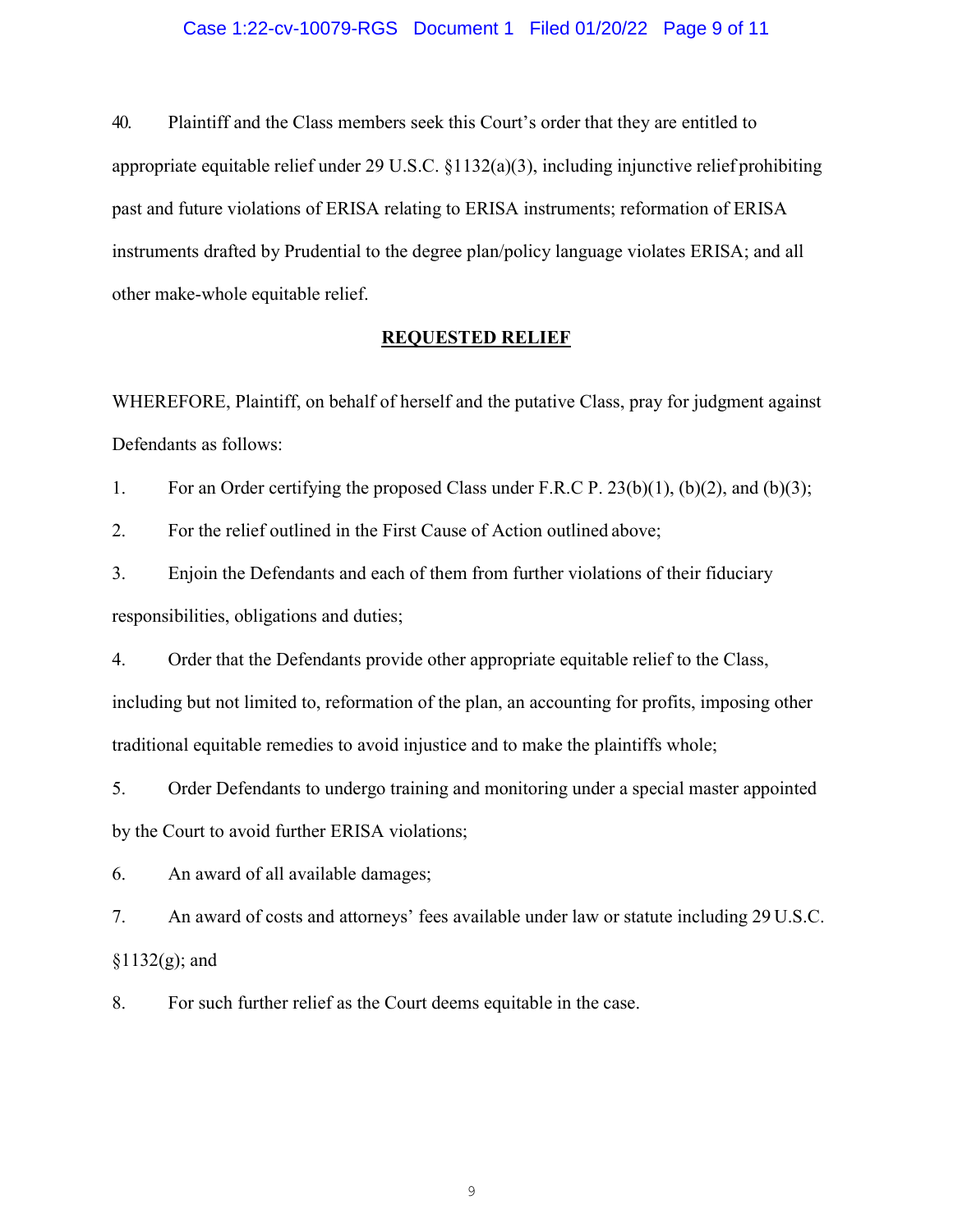## Dated: January 20, 2022 THE PLAINTIFF, BY HER ATTORNEYS,

/s/ Sean K. Collins

Sean K. Collins B.B.O. # 687158 Law Offices of Sean K. Collins 184 High Street, Suite 503 Boston, MA 02110 Telephone: 855-693-9256 Fax: 617-227-2843 sean@neinsurancelaw.com www.seankcollinslaw.com

Jonathan M. Feigenbaum B.B.O. #546686 Law Offices of Jonathan M. Feigenbaum 184 High Street, Suite 503 Boston, MA 02110 Telephone: 617-357-9700 Fax: 617-227-2843 jonathan@erisaattorneys.com

Attorneys for Plaintiff and the Class